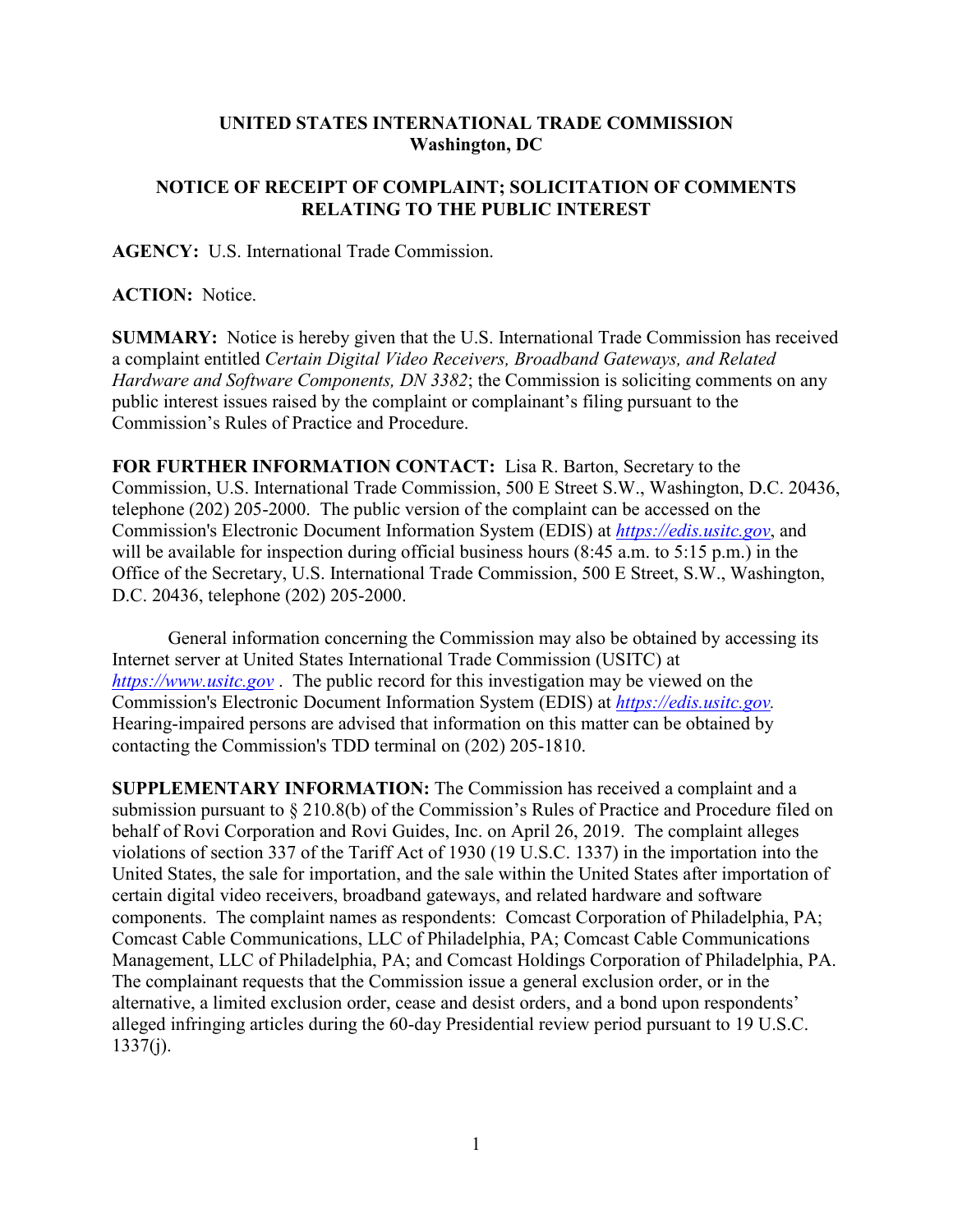Proposed respondents, other interested parties, and members of the public are invited to file comments, not to exceed five (5) pages in length, inclusive of attachments, on any public interest issues raised by the complaint or § 210.8(b) filing. Comments should address whether issuance of the relief specifically requested by the complainant in this investigation would affect the public health and welfare in the United States, competitive conditions in the United States economy, the production of like or directly competitive articles in the United States, or United States consumers.

In particular, the Commission is interested in comments that:

- (i) explain how the articles potentially subject to the requested remedial orders are used in the United States;
- (ii) identify any public health, safety, or welfare concerns in the United States relating to the requested remedial orders;
- (iii) identify like or directly competitive articles that complainant, its licensees, or third parties make in the United States which could replace the subject articles if they were to be excluded;
- (iv) indicate whether complainant, complainant's licensees, and/or third party suppliers have the capacity to replace the volume of articles potentially subject to the requested exclusion order and/or a cease and desist order within a commercially reasonable time; and
- (v) explain how the requested remedial orders would impact United States consumers.

Written submissions on the public interest must be filed no later than by close of business, eight calendar days after the date of publication of this notice in the *Federal Register*. There will be further opportunities for comment on the public interest after the issuance of any final initial determination in this investigation. Any written submissions on other issues should be filed no later than by close of business nine calendar days after the date of publication of this notice in the *Federal Register*. Complainant may file a reply to any written submission no later than the date on which complainant's reply would be due under  $\S 210.8(c)(2)$  of the Commission's Rules of Practice and Procedure (19 CFR 210.8(c)(2)).

Persons filing written submissions must file the original document electronically on or before the deadlines stated above and submit 8 true paper copies to the Office of the Secretary by noon the next day pursuant to § 210.4(f) of the Commission's Rules of Practice and Procedure (19 CFR 210.4(f)). Submissions should refer to the docket number ("Docket No. 3382") in a prominent place on the cover page and/or the first page. (*See* Handbook for Electronic Filing Procedures, **Electronic Filing Procedures**<sup>[1](#page-1-0)</sup>). Persons with questions regarding filing should contact the Secretary (202-205-2000).

<span id="page-1-0"></span> $\overline{a}$ 1 Handbook for Electronic Filing Procedures: